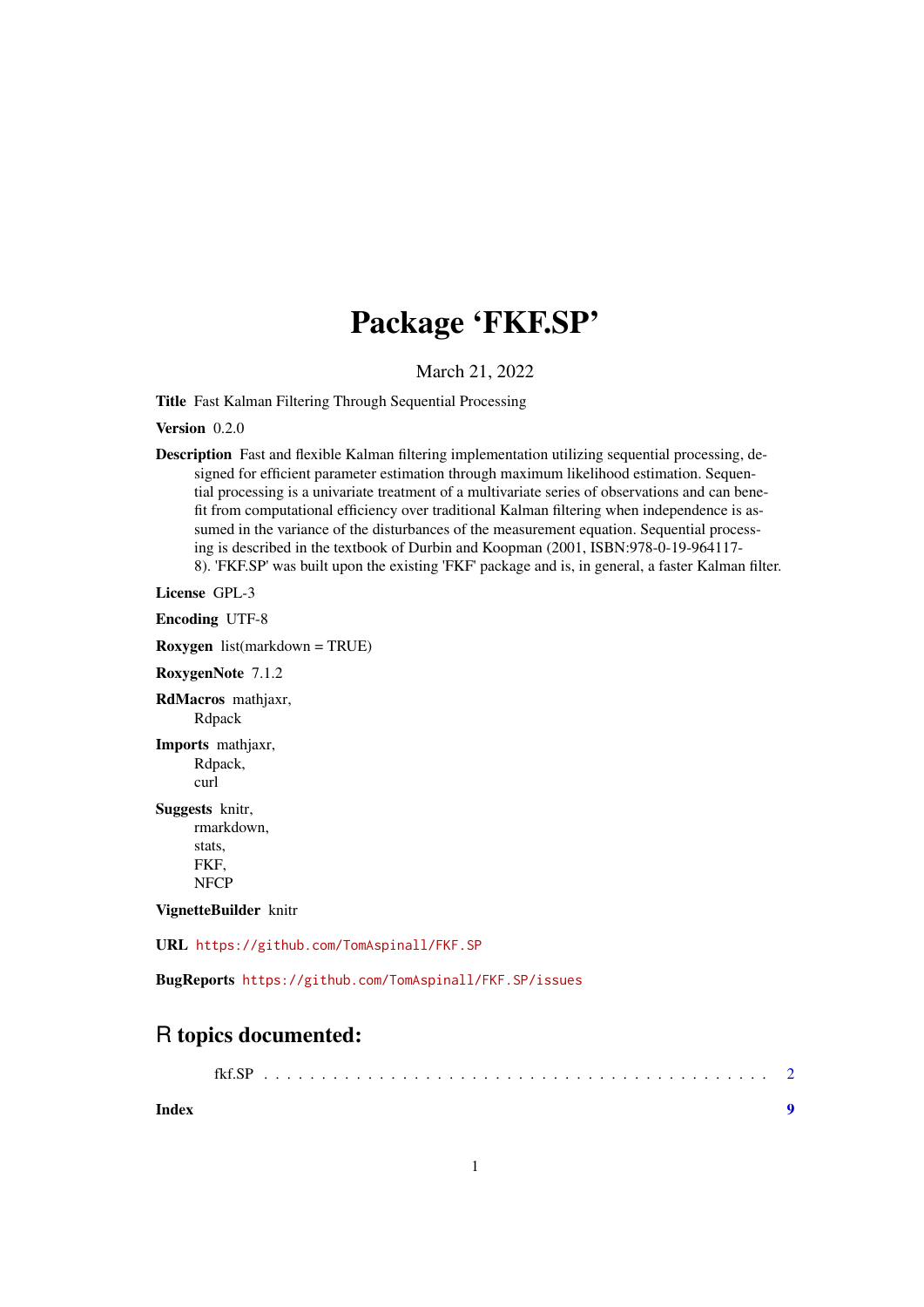#### <span id="page-1-0"></span>Description

The fkf.SP function performs fast and flexible Kalman filtering using sequential processing. It is designed for efficient parameter estimation through maximum likelihood estimation. fkf. SP wraps the C-function fkf\_SP which relies upon the linear algebra subroutines of BLAS (Basic Linear Algebra Subprograms). Sequential processing (SP) is a univariate treatment of a multivariate series of observations that increases computational efficiency over traditional Kalman filtering in the general case. SP takes the additional assumption that the variance of disturbances in the measurement equation are independent. fkf.SP is based from the fkf function of the FKF package but is, in general, a faster Kalman filtering method. fkf and fkf.SP share identical arguments (except for the GGt argument, see arguments). fkf.SP is compatible with missing observations (i.e. NA's in argument yt).

#### Usage

fkf.SP(a0, P0, dt, ct, Tt, Zt, HHt, GGt, yt, verbose = FALSE)

#### Arguments

| a0      | A vector giving the initial value/estimation of the state variable                                                                                                                                                 |
|---------|--------------------------------------------------------------------------------------------------------------------------------------------------------------------------------------------------------------------|
| P0      | A matrix giving the variance of a0                                                                                                                                                                                 |
| dt      | A matrix giving the intercept of the transition equation                                                                                                                                                           |
| ct      | A matrix giving the intercept of the measurement equation                                                                                                                                                          |
| Τt      | An array giving factor of the transition equation                                                                                                                                                                  |
| Zt      | An array giving the factor of the measurement equation                                                                                                                                                             |
| HHt     | An array giving the variance of the innovations of the transition equation                                                                                                                                         |
| GGt     | A vector giving the diagonal elements of the matrix for the variance of dis-<br>turbances of the measurement equation. Covariance between disturbances is not<br>supported under the sequential processing method. |
| yt      | A matrix containing the observations. "NA"- values are allowed                                                                                                                                                     |
| verbose | A logical. When verbose = TRUE, A list object is output, which provides the<br>filtered state variables and variances of the Kalman filter.                                                                        |

#### Details

#### Parameters:

The fkf.SP function builds upon the fkf function of the FKF package by adjusting the Kalman filtering algorithm to utilize sequential processing. Sequential processing can result in significant decreases in processing time over the traditional Kalman filter algorithm. The fkf. SP and fkf functions feature highly similar arguments for compatibility purposes; only argument GGt has changed from an array type object to a vector or matrix type object. The fkf.SP function takes the additional assumption over the fkf function that the variance of the disturbances of the measurement equation are independent; a requirement of SP (see below).

Parameters can either be constant or deterministic time-varying. Assume the number of discrete time observations is n i.e.  $y = y_t$  where  $t = 1, \dots, n$ . Let m be the dimension of the state variable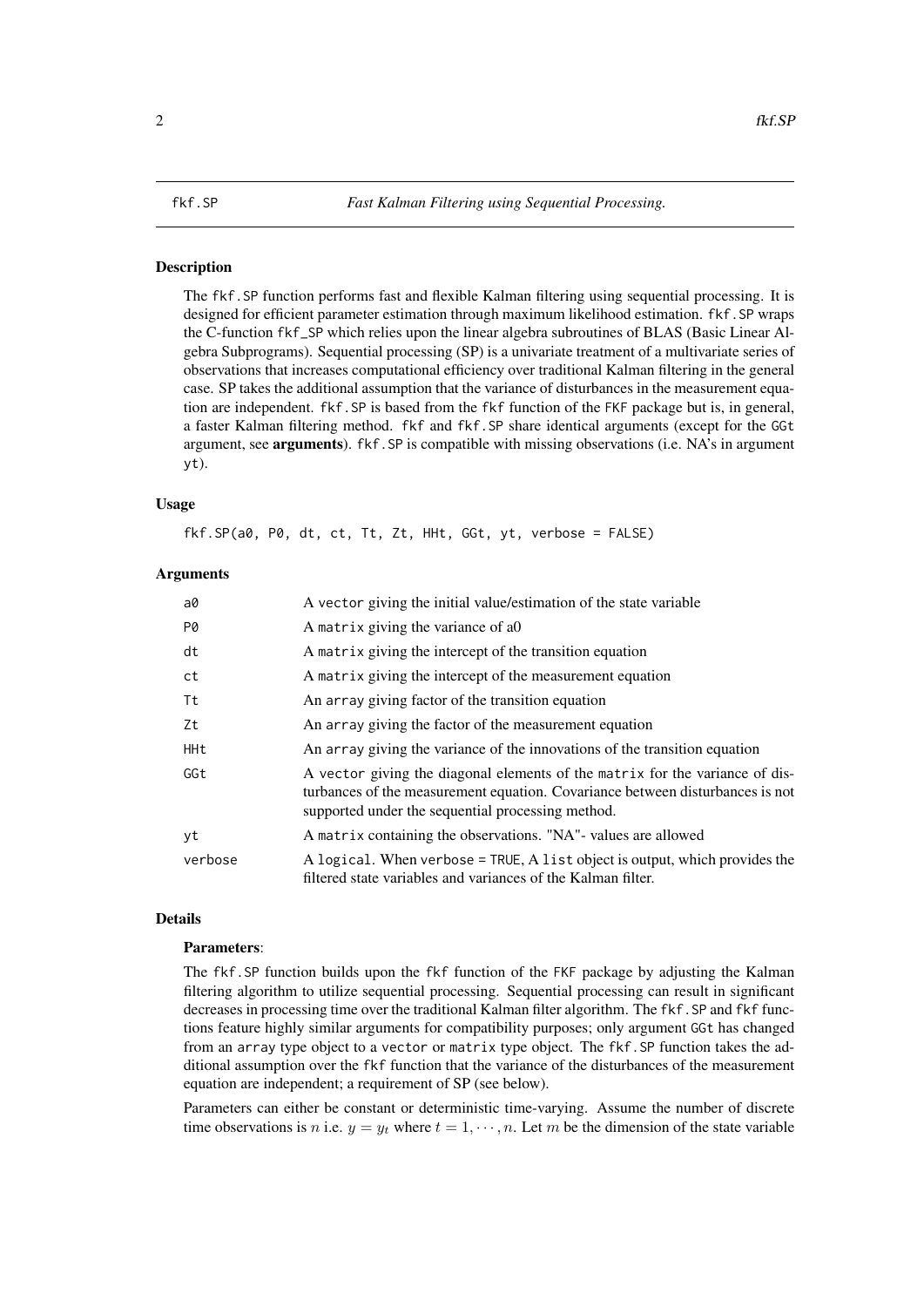$fkf.S.P$  3

and d the dimension of the observations. Then, the parameters admit the following classes and dimensions: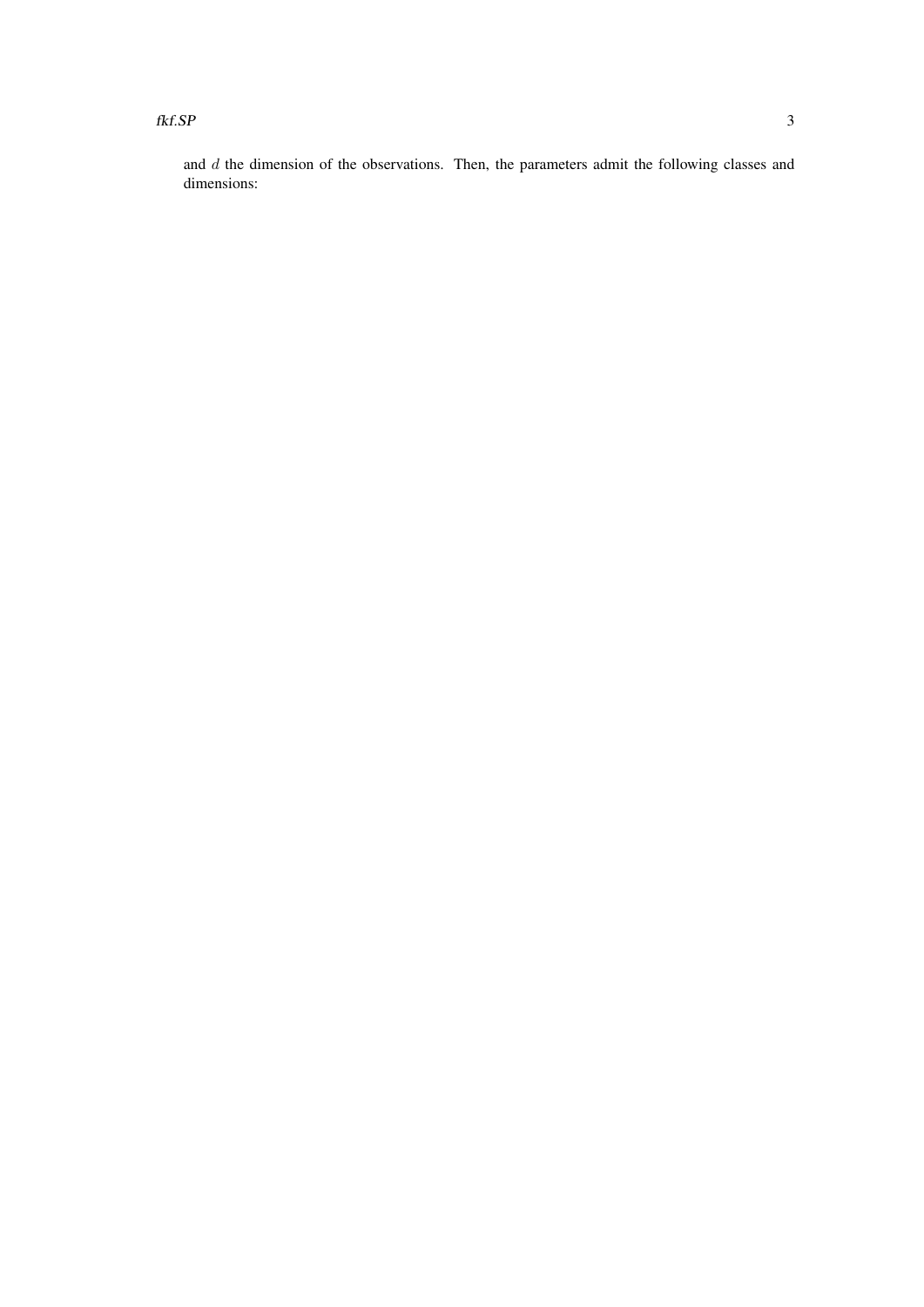- dt either a  $m \times n$  (time-varying) or a  $m \times 1$  (constant) matrix.
- Tt either a  $m \times m \times n$  or a  $m \times m \times 1$  array.
- HHt either a  $m \times m \times n$  or a  $m \times m \times 1$  array.
- ct either a  $d \times n$  or a  $d \times 1$  matrix.
- Zt either a  $d \times m \times n$  or a  $d \times m \times 1$  array.
- GGt either a  $d \times n$  (time-varying) or a  $d \times 1$  matrix.
- yt a  $d \times n$  matrix.

#### State Space Form

The following notation follows that of Koopman *et al.* (1999). The Kalman filter is characterized by the transition and measurement equations:

$$
\alpha_{t+1} = d_t + T_t \cdot \alpha_t + H_t \cdot \eta_t
$$

$$
y_t = c_t + Z_t \cdot \alpha_t + G_t \cdot \epsilon_t
$$

where  $\eta_t$  and  $\epsilon_t$  are i.i.d.  $N(0, I_m)$  and i.i.d.  $N(0, I_d)$ , respectively, and  $\alpha_t$  denotes the state vector. The parameters admit the following dimensions:

$$
a_t \in R^m \qquad d_t \in R^m \qquad \eta_t \in R^m
$$
  
\n
$$
T_t \in R^{m \times m} \qquad H_t \in R^{m \times m} \qquad \qquad
$$
  
\n
$$
y_t \in R^d \qquad c_t \in R^d \qquad \qquad \epsilon_t \in R^d
$$
  
\n
$$
Z_t \in R^{d \times m} \qquad G_t \in R^{d \times d}
$$

Note that fkf. SP takes as input HHt and GGt which corresponds to  $H_t H_t'$  and  $diag(G_t)^2$  respectively.

#### Sequential Processing Iteration:

Traditional Kalman filtering takes the entire observational vector  $y_t$  as the items for analysis. SP is an alternate approach that filters the elements of  $y_t$  one at a time. Sequential processing is described in the textbook of Durbin and Koopman (2001) and is described below.

Let p equal the number of observations at time  $t$  (i.e. when considering possible missing observations  $p \le d$ ). The SP iteration involves treating the vector series:  $y_1, \dots, y_n$  instead as the scalar series  $y_{1,1}, \dots, y_{(1,p)}, y_{2,1}, \dots, y_{(n,p_n)}$ . This univariate treatment of the multivariate series has the advantage that the function of the covariance matrix,  $F_t$ , becomes  $1 \times 1$ , avoiding the calculation of both the inverse and determinant of a  $p \times p$  matrix. This can increase computational efficiency (especially under the case of many observations, i.e.  $p$  is large)

For any time point, the observation vector is given by:

$$
y'_{t} = (y_{(t,1)}, \cdots, y_{(t,p)})
$$

The filtering equations are written as:

$$
a_{t,i+1} = a_{t,i} + K_{t,i}v_{t,i}
$$

$$
P_{t,i+1} = P_{t,i} - K_{t,i}F_{t,i}K'_{t,i}
$$

$$
\hat{y}_{t,i} = c_t + Z_t \cdot a_{t,i}
$$

Where:

$$
\hat{y}_{t,i} = c_t + Z_t \cdot a_{t,i}
$$

$$
v_{t,i} = y_{t,i} - \hat{y}_{t,i}
$$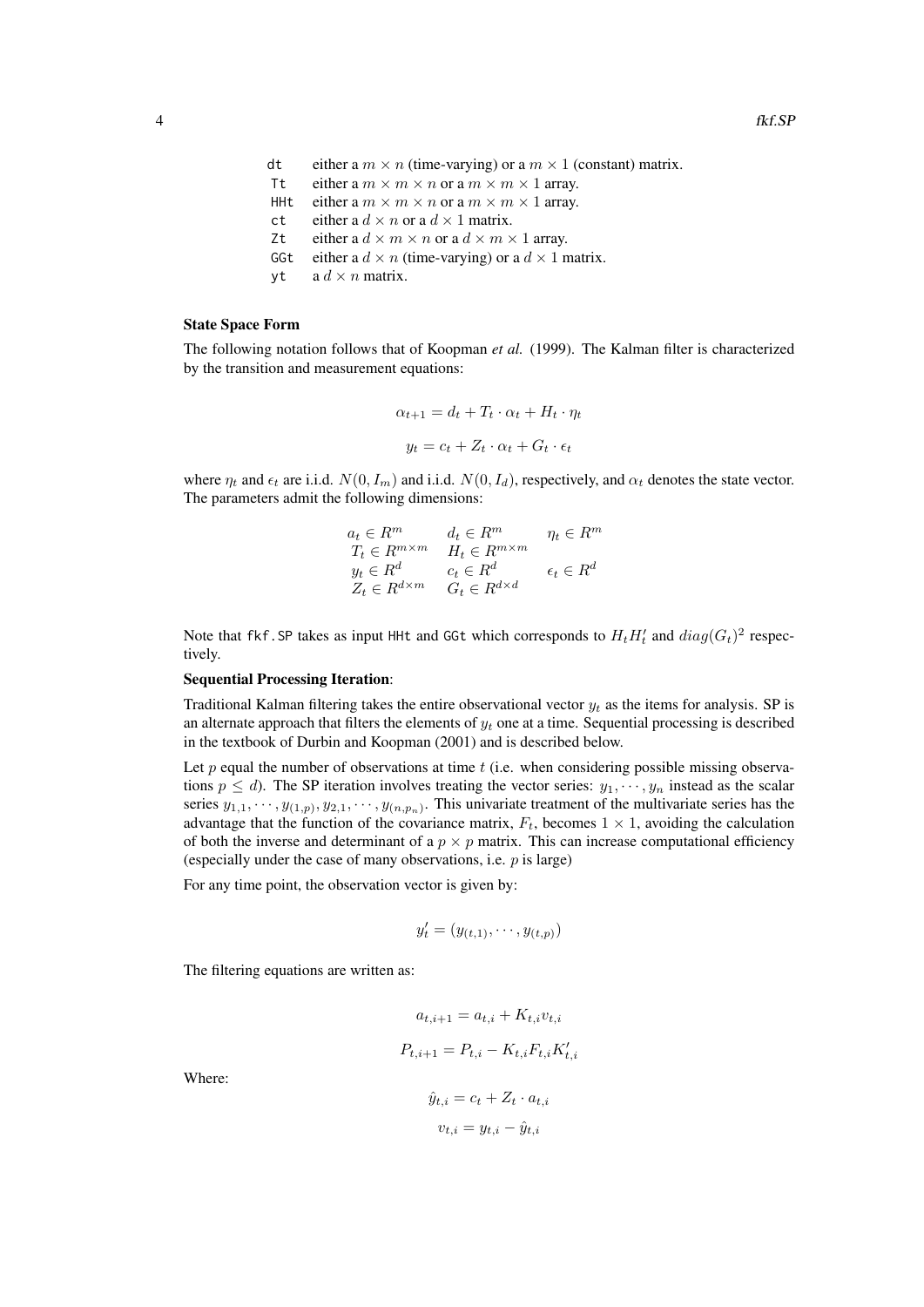$$
F_{t,i} = Z_{t,i} P_{t,i} Z'_{t,i} + G G t_{t,i}
$$

$$
K_{t,i} = P_{t,i} Z'_{t,i} F^{-1}_{t,i}
$$

$$
i = 1, \dots, p
$$

Transition from time t to  $t + 1$  occurs through the standard transition equations.

$$
\alpha_{t+1,1} = d_t + T_t \cdot \alpha_{t,p}
$$

$$
P_{t+1,1} = T_t \cdot P_{t,p} \cdot T'_t + H H t
$$

The log-likelihood at time  $t$  is given by:

$$
log L_t = -\frac{p}{2} log(2\pi) - \frac{1}{2} \sum_{i=1}^{p} (log F_i + \frac{v_i^2}{F_i})
$$

Where the log-likelihood of observations is:

$$
logL = \sum_{t}^{n} logL_t
$$

#### Value

A numeric value corresponding to the log-likelihood calculated by the Kalman filter. Ideal for maximum likelihood estimation through optimization routines such as optim.

When verbose = TRUE, a list with the following elements is also returned, corresponding to the filtered state variables and covariances of the Kalman filter algorithm:

- att A  $m \times n$ -matrix containing the filtered state variables, i.e.  $\text{att}[t, t] = a_{t|t}$ .
- at A  $m \times (n + 1)$ -matrix containing the predicted state variables, i.e. at [, t] =  $a_t$ .
- Ptt A  $m \times m \times n$ -array containing the variance of att, i.e. Ptt[,,,t] =  $P_{t|t}$ .

logLik The log-likelihood.

#### Log-Likelihood Values:

When there are no missing observations (i.e. "NA" values) in argument yt, the return of function fkf.SP and the logLik object returned within the list of function fkf are identical. When NA's are present, however, log-likelihood values returned by fkf.SP are always higher. The loglikelihood value of the C code of FKF is instantiated through the calculation of the first term of the log-likelihood function,  $-0.5 \times n \times d \times log(2\pi)$ , where *n* is the number of columns of argument yt and  $d$  is the number of rows of argument yt. Under the assumption that there are missing observations, d would instead become  $d_t$ , where  $d_t \leq d \forall t$ . Whilst this doesn't influence parameter estimation, because observation matrix yt and thus the offset resulting from this is kept constant during maximum likelihood estimation, this does result in low bias of the log-likelihood values output by fkf.

#### References

Anderson, B. D. O. and Moore. J. B. (1979). *Optimal Filtering* Englewood Cliffs: Prentice-Hall.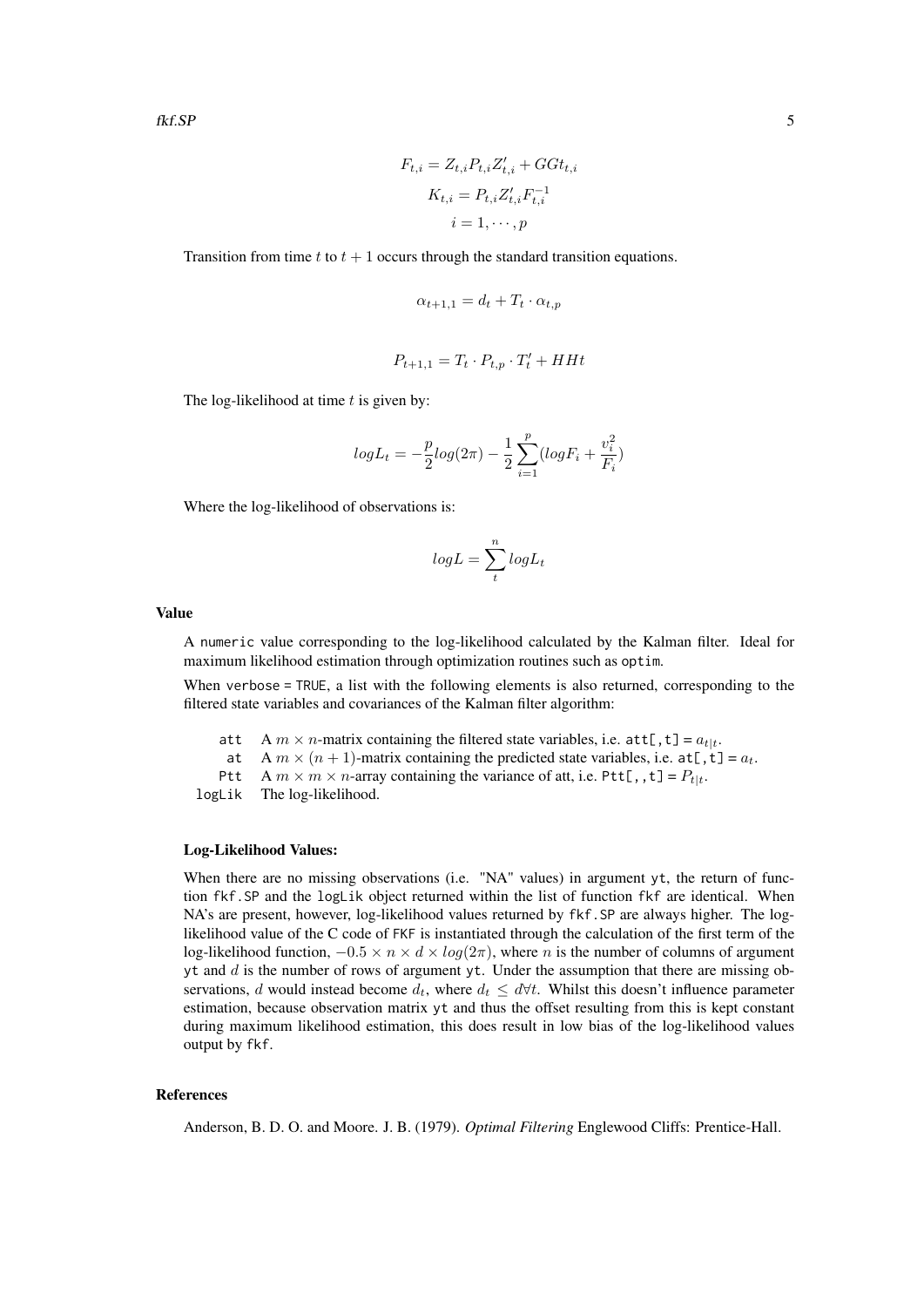Fahrmeir, L. and tutz, G. (1994) *Multivariate Statistical Modelling Based on Generalized Linear Models.* Berlin: Springer.

Koopman, S. J., Shephard, N., Doornik, J. A. (1999). Statistical algorithms for models in state space using SsfPack 2.2. *Econometrics Journal*, Royal Economic Society, vol. 2(1), pages 107-160.

Durbin, James, and Siem Jan Koopman (2001). *Time series analysis by state space methods.* Oxford university press.

David Luethi, Philipp Erb and Simon Otziger (2018). FKF: Fast Kalman Filter. R package version 0.1.5. https://CRAN.R-project.org/package=FKF

#### Examples

```
## <-------------------------------------------------------------------------------
##Example 1 - Filter a state space model - Nile data
## <-------------------------------------------------------------------------------
# Observations must be a matrix:
yt <- rbind(datasets::Nile)
## Set constant parameters:
dt \le- ct \le- matrix(0)
Zt \leftarrow Tt \leftarrow matrix(1)
a0 <- yt[1] # Estimation of the first year flow
P0 <- matrix(100) # Variance of 'a0'
## These can be estimated through MLE:
GGt <- matrix(15000)
HHt <- matrix(1300)
# 'verbose' returns the filtered values:
output \leq fkf. SP(a0 = a0, P0 = P0, dt = dt, ct = ct,
               Tt = Tt, Zt = Zt, HHt = HHt, GGt = GGt,
               yt = yt, verbose = TRUE)
## <-------------------------------------------------------------------------------
##Example 2 - ARMA(2,1) model estimation.
## <-------------------------------------------------------------------------------
#Length of series
n < -1000#AR parameters
AR <-c(ar1 = 0.6, ar2 = 0.2, ma1 = -0.2, sigma = sqrt(0.2))## Sample from an ARMA(2, 1) process
a \le stats::arima.sim(model = list(ar = AR[c("ar1", "ar2")], ma = AR["ma1"]), n = n,
innov = rnorm(n) * AR['sigma"]##State space representation of the four ARMA parameters
arma21ss <- function(ar1, ar2, ma1, sigma) {
Tt \le matrix(c(ar1, ar2, 1, 0), ncol = 2)
Zt \leq matrix(c(1, 0), ncol = 2)
ct \leftarrow matrix(0)dt \leq matrix(0, nrow = 2)
GGt \leftarrow matrix(0)
H \leq - matrix(c(1, ma1), nrow = 2) * sigma
```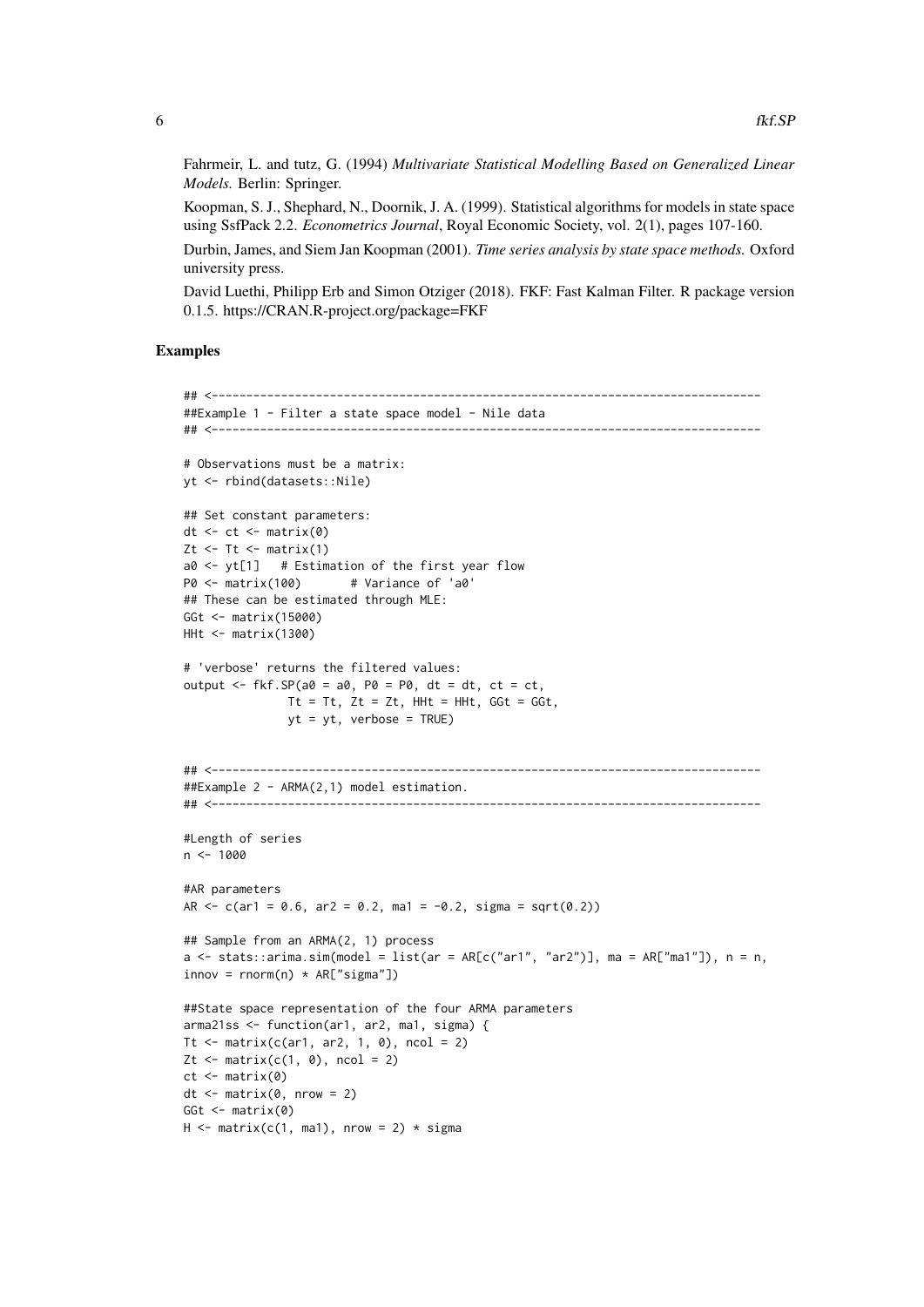#### fkf.SP

```
HHt <- H %*% t(H)
a0 < -c(0, 0)P0 \leq - matrix(1e6, nrow = 2, ncol = 2)
return(list(a0 = a0, P0 = P0, ct = ct, dt = dt, Zt = Zt, Tt = Tt, GGt = GGt,
            HHt = HHt))
            }
## The objective function passed to 'optim'
objective \leq function(theta, yt) {
sp <- arma21ss(theta["ar1"], theta["ar2"], theta["ma1"], theta["sigma"])
ans \leq fkf.SP(a0 = sp$a0, P0 = sp$P0, dt = sp$dt, ct = sp$ct, Tt = sp$Tt,
               Zt = sp$Zt, HHt = sp$HHt, Ggt = sp$GGt, yt = yt)
return(-ans)
}
## Parameter estimation - maximum likelihood estimation:
theta \leq c (ar = c(0, 0), ma1 = 0, sigma = 1)
ARMA_MLE \leq optim(theta, objective, yt = rbind(a), hessian = TRUE)
## <-------------------------------------------------------------------------------
#Example 3 - Nile Model Estimation:
## <-------------------------------------------------------------------------------
#Nile's annual flow:
yt <- rbind(Nile)
##Incomplete Nile Data - two NA's are present:
yt[c(3, 10)] <- NA
## Set constant parameters:
dt \leq ct \leq matrix(0)
Zt \le- Tt \le- matrix(1)
a0 \leftarrow yt[1] # Estimation of the first year flow
P0 <- matrix(100) # Variance of 'a0'
## Parameter estimation - maximum likelihood estimation:
##Unknown parameters initial estimates:
GGt \leq HHt \leq var(c(yt), na.rm = TRUE) \star .5
#Perform maximum likelihood estimation
Nile_MLE \leq output optim(c(HHt = HHt, GGt = GGt),
                fn = function(par, ...)-fkf.SP(HHt = matrix(par[1]), GGt = matrix(par[2]), ...,yt = yt, a0 = a0, PQ = PQ, dt = dt, ct = ct,Zt = Zt, Tt = Tt## <-------------------------------------------------------------------------------
#Example 4 - Dimensionless Treering Example:
## <-------------------------------------------------------------------------------
## tree-ring widths in dimensionless units
y <- treering
## Set constant parameters:
dt \le- ct \le- matrix(0)
Zt <- Tt <- matrix(1)
a0 \le y[1] # Estimation of the first width
```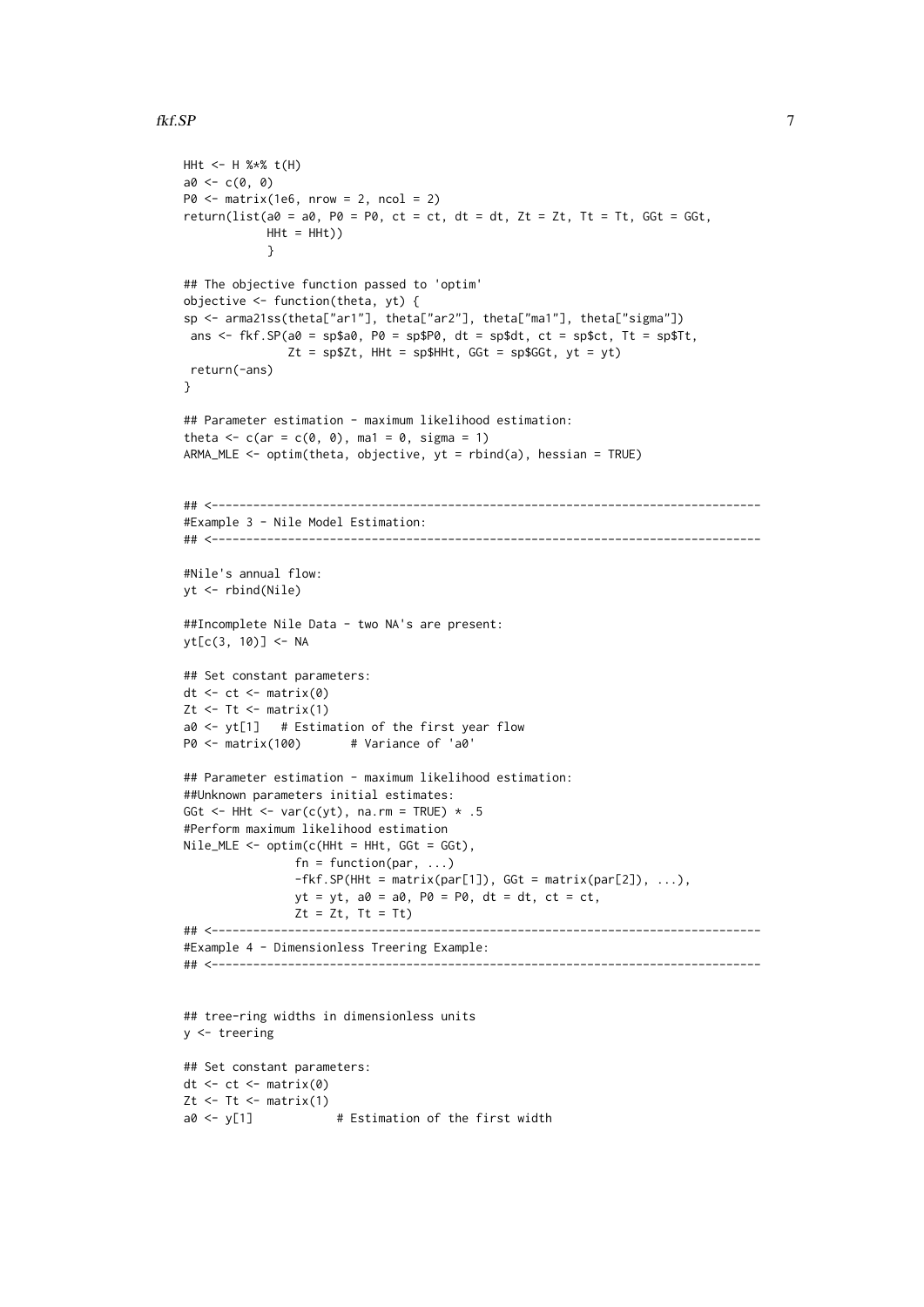```
P0 <- matrix(100) # Variance of 'a0'
## Parameter estimation - maximum likelihood estimation:
Treering_MLE <- optim(c(HHt = var(y, na.rm = TRUE) * .5,
                GGt = var(y, na.rm = TRUE) \star .5),
                fn = function(par, \ldots)-fkf.SP(HHt = array(par[1], c(1,1,1)), GGt = matrix(par[2]), ...,),yt = rbind(y), a0 = a0, P0 = P0, dt = dt, ct = ct,
                Zt = Zt, Tt = Tt
```